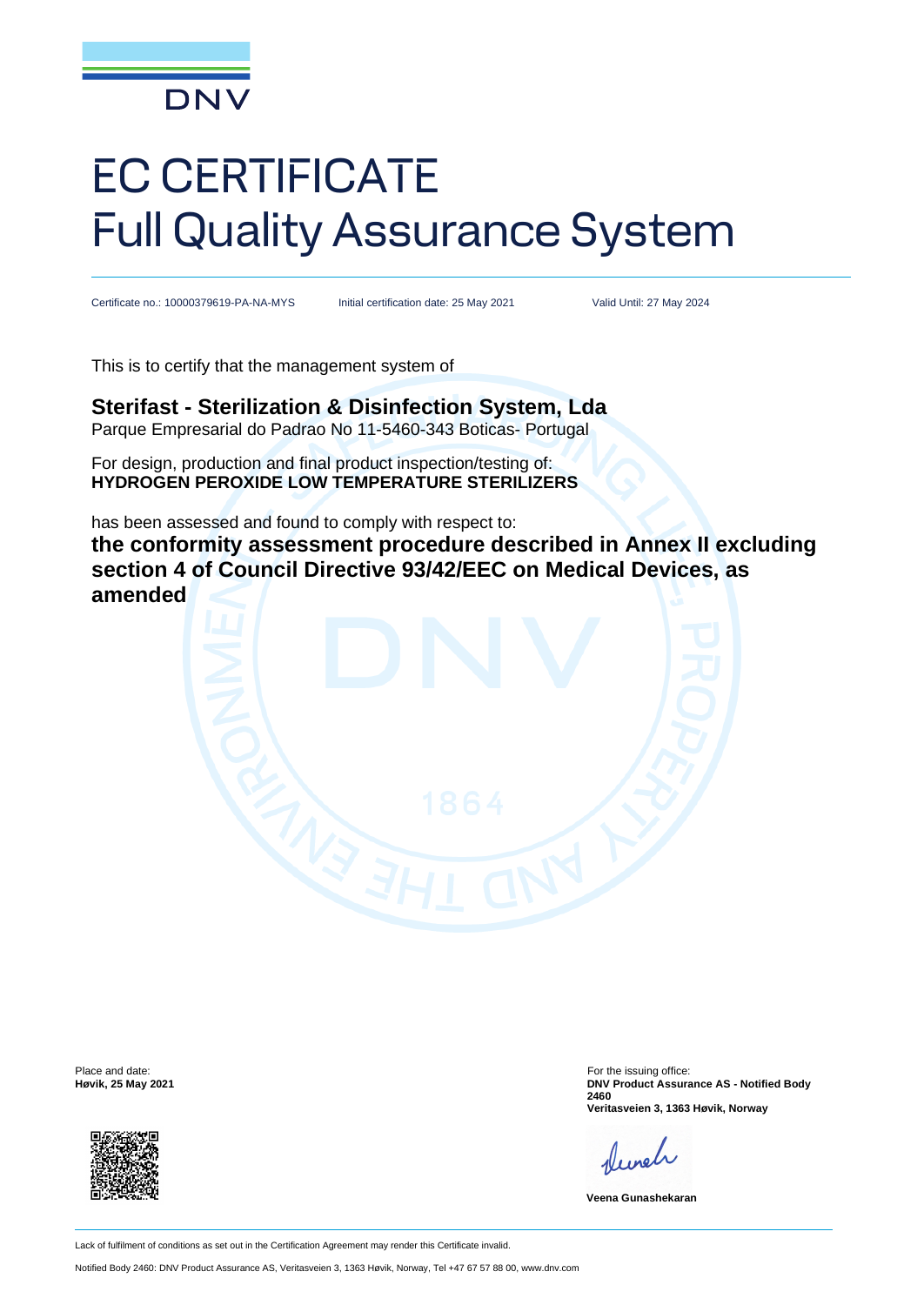

Certificate no.: 10000379619-PA-NA-MYS Place and date: Høvik, 25 May 2021

#### **Jurisdiction**

Application of Council Directive 93/42/EEC of 14 June 1993, adopted as "Forskrift om Medisinsk Utstyr" by the Norwegian Ministry of Health and Care Services.

| <b>Certificate History</b>                                                         |                                                                     |                                                                                                                                             |              |                    |  |
|------------------------------------------------------------------------------------|---------------------------------------------------------------------|---------------------------------------------------------------------------------------------------------------------------------------------|--------------|--------------------|--|
| <b>Revision</b>                                                                    | <b>Description</b>                                                  |                                                                                                                                             |              | <b>Issued Date</b> |  |
| 0.0                                                                                | <b>Original Certificate</b>                                         |                                                                                                                                             |              | 25 May 2021        |  |
| Products covered by this Certificate:                                              |                                                                     |                                                                                                                                             |              |                    |  |
| <b>Product Description</b>                                                         |                                                                     | <b>Product Name</b>                                                                                                                         | <b>Class</b> |                    |  |
| <b>STERIFAST</b><br><b>Hydrogen Peroxide Low</b><br><b>Temperature Sterilizers</b> |                                                                     | S50 1SD Ref.: STF00501SD<br>S50 2SD Ref.: STF00502SD<br>S110 1SD Ref.: STF01101SD<br>S110 2SD Ref.: STF01102SD<br>S160 2SD Ref.: STF01602SD | <b>IIb</b>   |                    |  |
| <b>ECOPLASMA</b><br><b>Low Concentration</b>                                       | <b>Hydrogen Peroxide Low</b><br><b>Temperature Sterilizers with</b> | E50 1SD Ref.: STFE0501SD<br>E50 2SD Ref.: STFE0502SD<br>E110 1SD Ref.: STFE1101SD<br>E110 2SD Ref.: STFE1102SD<br>E160 2SD Ref.: STFE1602SD | Ilb          |                    |  |
|                                                                                    |                                                                     |                                                                                                                                             |              |                    |  |

| Sites covered by this certificate                       |                                                                        |  |  |  |
|---------------------------------------------------------|------------------------------------------------------------------------|--|--|--|
| <b>Site Name</b>                                        | <b>Site Address</b>                                                    |  |  |  |
| Sterifast - Sterilization & Disinfection System,<br>Lda | Parque Empresarial do Padrao No 11-5460-343<br><b>Boticas-Portugal</b> |  |  |  |
|                                                         |                                                                        |  |  |  |